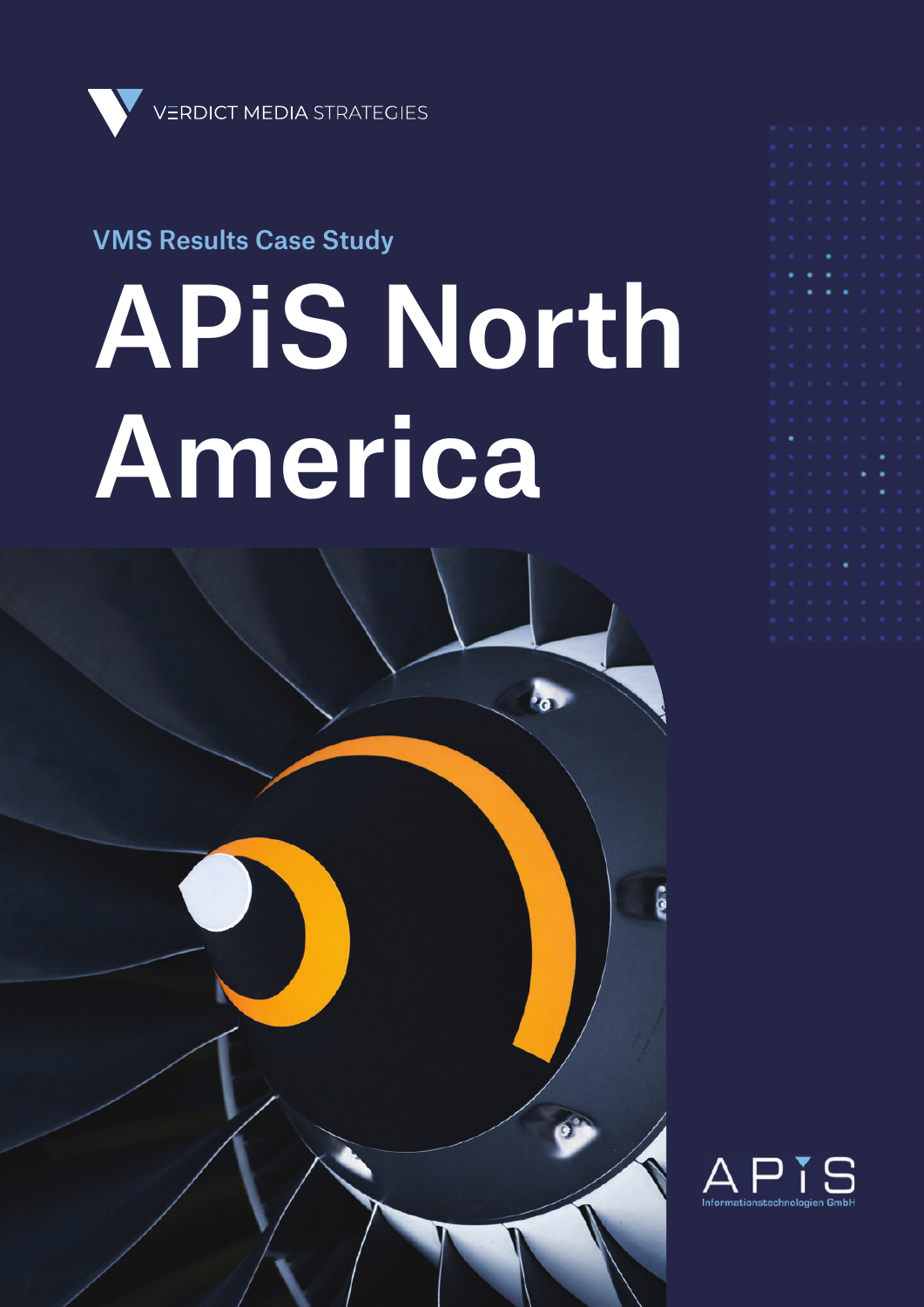

## **Introduction**

*Dr. Lynn Johnson is President of APiS North America, a B2B that has been offering safety and risk analysis software since 1992 for companies that need to manage and mitigate risks in product, design and manufacturing. Their client sectors include healthcare, automotive and aerospace manufacturers.* 

*Their software platform includes FMEA (Failure Modes and Effects Analysis), DRBFM (Design Review Based on Failure Mode) and Functional Safety software, alongside training and consulting services.* 

## **The Challenge**

*APiS North America wanted a webinar that maximised networking opportunities with current and future prospects, and collateral that demonstrated the quality of their product offering.* 

#### **Dr. Lynn Johnson, President of APiS North America:**

"Verdict offered us a webinar along with content creation produced by their team of journalists. Their AI software enabled us to target the right audience for APiS North America. We then put together a content plan that would attract and convert this audience."

"We ended up doing two webinars and built a plan over the next year for content production on specific segments within the auto industry."

#### **Dr. Lynn Johnson, President of APiS North America:**

"Our biggest challenge was finding leads that didn't know about us. We have a very large word of mouth, which is fantastic. But at the same time, we sought to maximise our reach to industries that aren't aware of our offerings. It's difficult to find new business on a cold-call basis. We needed a better solution."



## **Why Verdict Media Strategies?**

#### **Dr. Lynn Johnson, President of APiS North America:**

"Your team enabled us to continue to get the message out. But for me it was seeing the professionalism of what was provided. The webinars were really incredible. And we were able to track leads from publications through our CRM and the VMS dashboard.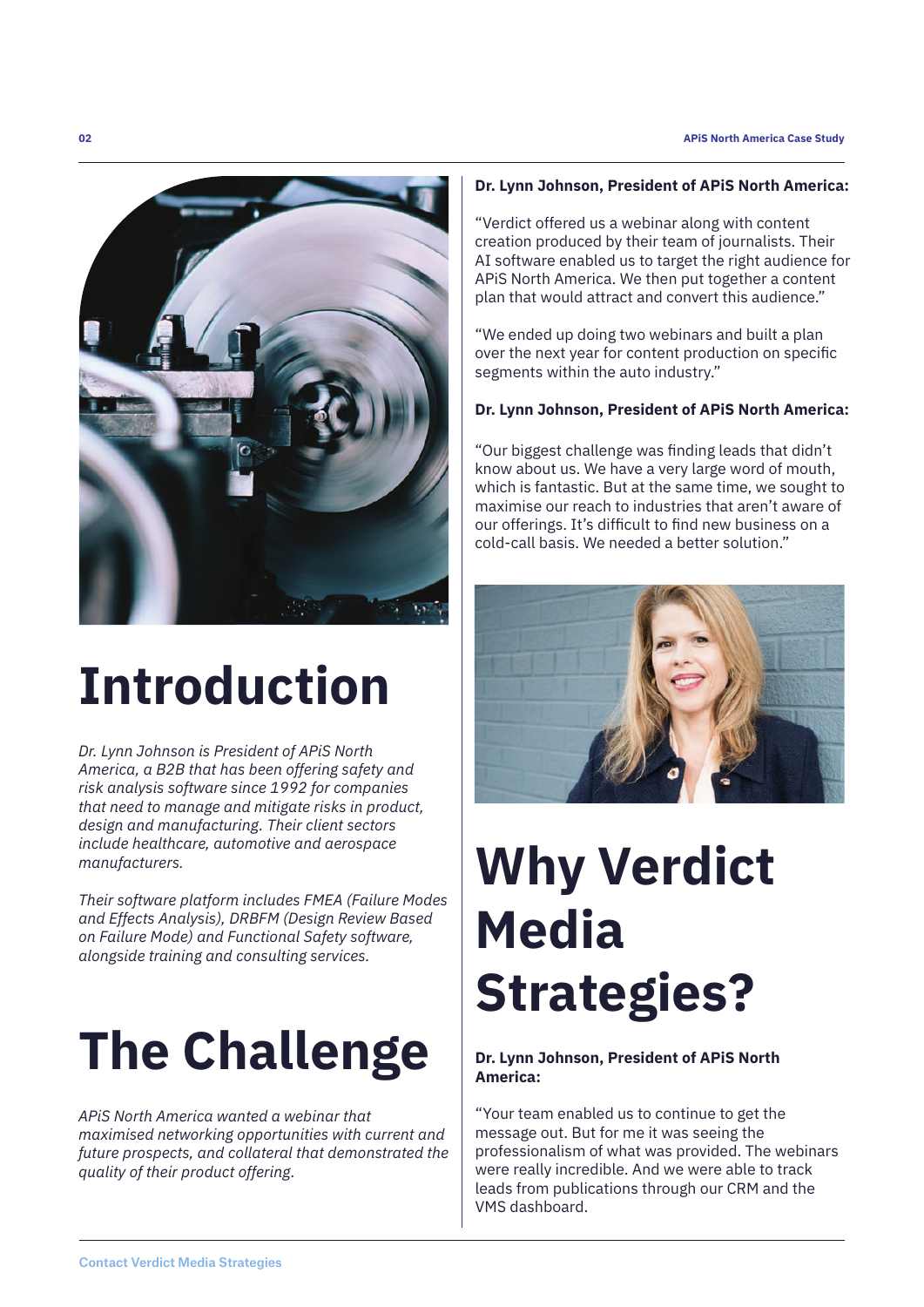## **The VMS Dashboard**

*The Verdict Media Strategies dashboard offers realtime performance analytics that enable you to access your leads via a reporting dashboard. All activity across all the sites is tracked in real time.* 

*Your dashboard will tell you which companies are engaging with your content, as well as the location, size, turnover, sector, key personnel and deal information from these companies.*

*This at-a-glance information shows you which content is engaging which audiences so you can develop your strategy and increase effectiveness.*

| <b>Eventiles messa</b>                                                                                                                                                              | <b>STATE</b>                  | hopping<br>Antoni                 |                              |                                                                                                                      |                                            |                              |  |
|-------------------------------------------------------------------------------------------------------------------------------------------------------------------------------------|-------------------------------|-----------------------------------|------------------------------|----------------------------------------------------------------------------------------------------------------------|--------------------------------------------|------------------------------|--|
|                                                                                                                                                                                     | <b>Company Details</b>        |                                   |                              |                                                                                                                      |                                            | 60.60                        |  |
| <b>The Time</b>                                                                                                                                                                     |                               |                                   | 48,000<br>AB.                | National Products                                                                                                    | <b>BAADTON</b>                             | <b>Rolled Boomup</b>         |  |
| the firsts through to an integral that selected in additional and the worlds counsel large<br>melals and closing participation, barrell BMT producing his case interest. Automobile |                               |                                   |                              | <b>Michael &amp; Minning</b><br><b>Industry</b>                                                                      |                                            | beaution<br>Market Else      |  |
| and and contact:                                                                                                                                                                    |                               |                                   | <b>Located</b>               | <b>Sandary Element Kingdom</b>                                                                                       | <b>Bellufate</b><br><b>Total Year Fire</b> |                              |  |
| Antique at the interest of departs the America's constant \$300 stress links<br>S newcase. C vecks to put<br>(20, 0, 0, 0, 0)                                                       |                               |                                   |                              | <b>RONT</b><br>Temp Exchange                                                                                         |                                            | 620 59.<br><b>Belleville</b> |  |
| teatro, mason datorse cost legal at ofun-                                                                                                                                           |                               |                                   |                              |                                                                                                                      |                                            |                              |  |
| <b>Said Arrest</b><br>Convented Insula                                                                                                                                              | <b>Public</b>                 | <b>Property &amp; Seven House</b> |                              |                                                                                                                      |                                            | 30                           |  |
| $\overline{\phantom{a}}$                                                                                                                                                            | <b><i>EDITORY MONAGER</i></b> |                                   | <b>STARTED</b>               | <b>MARINE</b>                                                                                                        |                                            | <b>State Labor</b>           |  |
| ٠                                                                                                                                                                                   | <b>CARD AND</b>               |                                   |                              |                                                                                                                      |                                            | <b>CALLED</b>                |  |
| <b>Terrent Behavior</b><br>š<br>Sept. 17                                                                                                                                            | meletimete                    |                                   | ses.<br><b>Endan</b>         | <b>Barnett</b>                                                                                                       |                                            | <b>STATISTICS</b>            |  |
| productionful.<br>To present the structure is out in our                                                                                                                            |                               | School 1<br><b>Theatronical</b>   | <b>FREE</b><br><b>Torant</b> | <b>United Knaples</b><br><b>London</b>                                                                               |                                            | <b>MARINE</b>                |  |
| <b>Key ampleures</b>                                                                                                                                                                |                               |                                   |                              |                                                                                                                      |                                            | 60                           |  |
|                                                                                                                                                                                     | <b>AMERICA</b>                | <b>CARD CARD AND A</b>            |                              | <b>CONTRACTOR</b>                                                                                                    |                                            |                              |  |
| <b><i><u>Industrial</u></i></b>                                                                                                                                                     | cap lating                    |                                   | ٠                            | tion of the max has been the United Express can inhale at<br>the company areas became \$500. He also served as this. |                                            |                              |  |
| <b><i><u>Index</u></i></b>                                                                                                                                                          |                               |                                   |                              | McNear Symptom technological Engineer Office<br>of the company stress ture (MDI Mexicosis)                           |                                            |                              |  |

### **The Content**

#### **Dr. Lynn Johnson, President of APiS North America:**

"The publications were extremely well put together — I could not have been more pleased. Automotive has a lot of exciting changes coming in terms of electric and autonomous vehicles and industry 4.0. We're seeing a lot of resources are going into workforce development — scaling up in terms of new technologies. It's exciting and we were able to speak to new trends and provide content with real value that interests our audience."

"The content created by Verdict came together beautifully."



### **The Results**

#### **Dr. Lynn Johnson, President of APiS North America:**

"In terms of the account management relationship, I feel heard. I think that the communication is right and the response time has been great. I get the last view prior to publication, make sure everything looks as expected, and then approve. So it's been a very positive process and overall experience. It's been exciting seeing the new leads coming in."

> "The content created by Verdict came together beautifully." "

> > *Dr. Lynn Johnson, President of APiS North America*